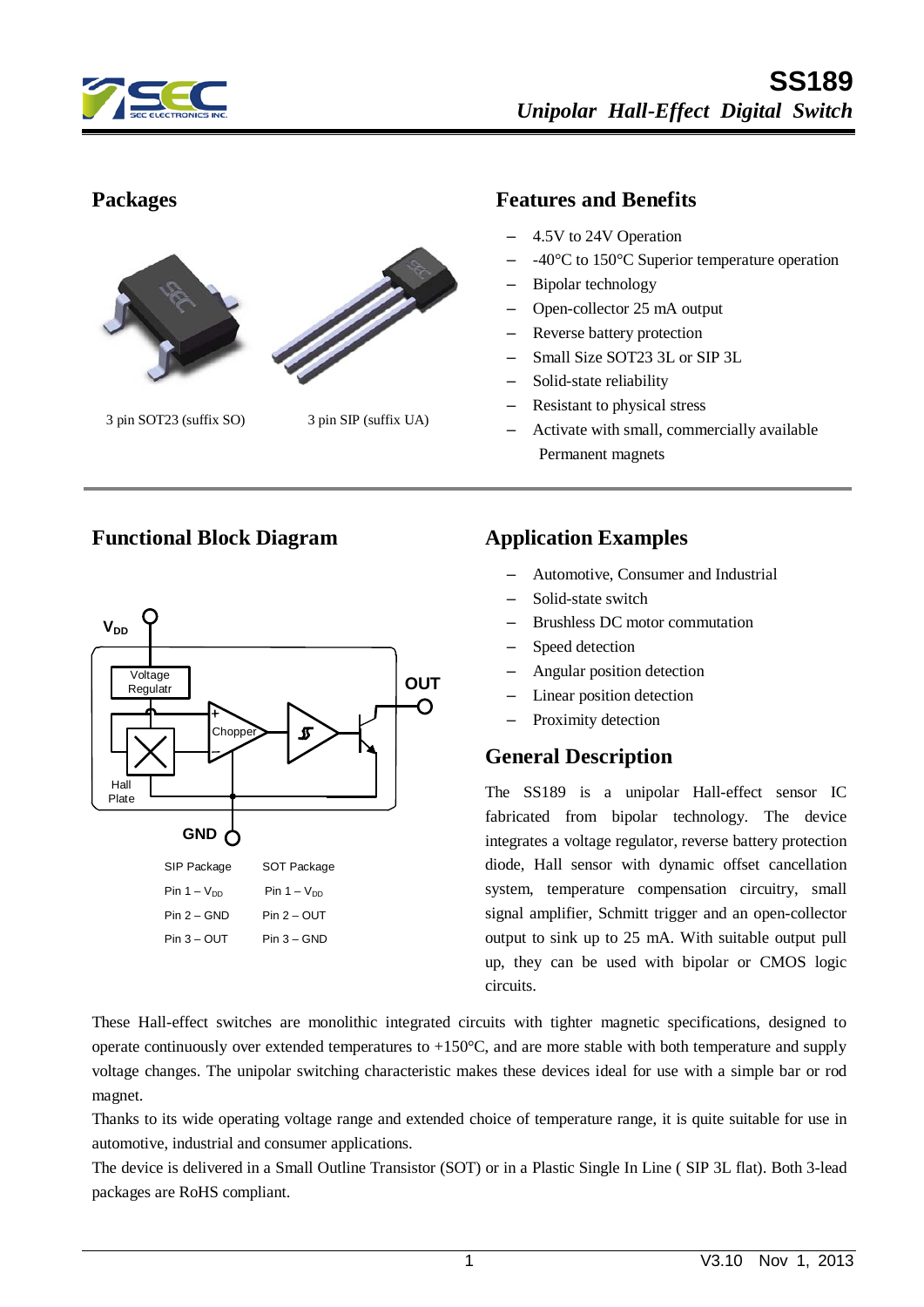

# **Glossary of Terms**

| Units of magnetic flux density: $1mT = 10$ Gauss                                 |
|----------------------------------------------------------------------------------|
| <b>Restriction of Hazardous Substances</b>                                       |
| Magnetic flux density applied on the branded side of the package which turns the |
| output                                                                           |
| driver ON ( $V_{\text{OUT}} = V_{\text{DSon}}$ )                                 |
| Magnetic flux density applied on the branded side of the package which turns the |
| output                                                                           |
| driver OFF ( $V_{\text{OUT}} = \text{high}$ )                                    |
|                                                                                  |

# **Pin Definitions and Descriptions**





| <b>SOT Pin <math>\mathbb{N}</math> SIP Pin <math>\mathbb{N}</math></b> | <b>Name</b>  | <b>Type</b> | <b>Function</b>       |
|------------------------------------------------------------------------|--------------|-------------|-----------------------|
|                                                                        | $\rm V_{DD}$ | Supply      | Supply Voltage pin    |
|                                                                        | OUT          | Output      | Open Drain Output pin |
|                                                                        | <b>GND</b>   | Ground      | Ground pin            |

# **Absolute Maximum Ratings**

| <b>Parameter</b>                 | <b>Symbol</b>    | Value        | <b>Units</b> |
|----------------------------------|------------------|--------------|--------------|
| <b>Supply Voltage</b>            | $\rm V_{DD}$     | 28           |              |
| <b>Supply Current</b>            | $I_{DD}$         | 50           | mA           |
| <b>Output Voltage</b>            | $\rm V_{OUT}$    | 28           |              |
| <b>Output Current</b>            | $I_{\text{OUT}}$ | 50           | mA           |
| <b>Storage Temperature Range</b> | $T_S$            | $-65$ to 170 | $^{\circ}C$  |

| <b>Operating Temperature Range</b> | <b>Symbol</b> | <b>Value</b> | Units |
|------------------------------------|---------------|--------------|-------|
| Temperature Suffix "E"             |               | -40 to 85    |       |
| Temperature Suffix "K"             |               | $-40$ to 125 |       |
| Temperature Suffix "L"             |               | $-40$ to 150 |       |

Exceeding the absolute maximum ratings may cause permanent damage. Exposure to absolute-maximum-rated conditions for extended periods may affect device reliability.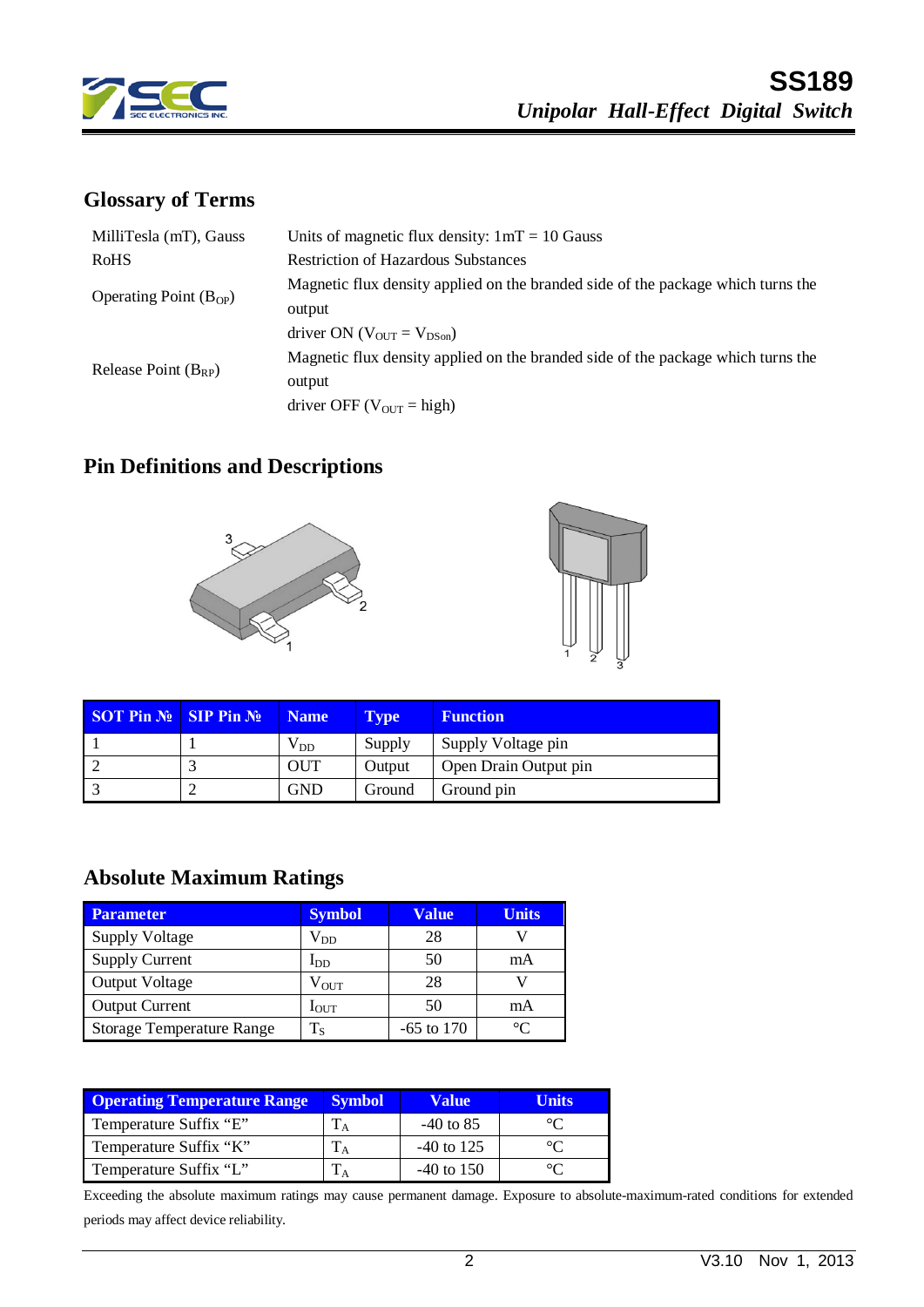

# **General Electrical Specifications**

| <b>Parameter</b>                 | <b>Symbol</b> | <b>Test Conditions</b>              | <b>Min</b> | Typ  | <b>Max</b> | <b>Units</b> |
|----------------------------------|---------------|-------------------------------------|------------|------|------------|--------------|
| <b>Supply Voltage</b>            | $V_{DD}$      | Operating                           | 4.5        |      | 24         | V            |
| <b>Supply Current</b>            | $I_{DD}$      | $B < B_{RP}$                        | 4          |      |            | mA           |
| <b>Output Saturation Voltage</b> | $V_{DSon}$    | $I_{OUT} = 20mA, B > B_{OP}$        |            | 0.3  | 0.5        | V            |
| <b>Output Leakage Current</b>    | $I_{\rm OFF}$ | $B < B_{RP}$ V <sub>OUT</sub> = 24V |            | 0.1  | 10         | μA           |
| <b>Output Rise Time</b>          | t,            | $R_L = 820\Omega$ , $C_L = 20pF$    |            | 0.04 | 2.0        | $\mu s$      |
| <b>Output Fall Time</b>          | $t_f$         | $R_L = 820 \Omega$ , $C_L = 20 pF$  |            | 0.18 | 2.0        | $\mu s$      |

DC Operating Parameters  $T_A = 25^{\circ}$ C, V<sub>DD</sub>= 4.5V to 24V (unless otherwise specified)

## **Magnetic Specifications**

| <b>Package</b> | <b>Parameter</b>       | <b>Symbol</b> | <b>Test Conditions</b>             | <b>Min</b> | <b>Typ</b> | <b>Max</b> | <b>Units</b> |
|----------------|------------------------|---------------|------------------------------------|------------|------------|------------|--------------|
|                | <b>Operating Point</b> | $B_{OP}$      |                                    | 100        | 120        | 150        | G            |
| UA             | <b>Release Point</b>   | $B_{RP}$      | $Ta = 25^{\circ}C$ , Vdd= $12V$ DC | 50         | 70         | 120        | G            |
|                | <b>Hysteresis</b>      | $B_{H YST}$   |                                    |            | 50         |            | G            |
| <b>SO</b>      | <b>Operating Point</b> | $B_{OP}$      |                                    | $-150$     | $-120$     | $-100$     | G            |
|                | <b>Release Point</b>   | $B_{RP}$      | $Ta = 25^{\circ}C$ , Vdd= $12V$ DC | $-120$     | $-70$      | $-50$      | G            |
|                | <b>Hysteresis</b>      | $B_{H YST}$   |                                    |            | 50         |            | G            |

### **Output Behavior versus Magnetic Pole**

DC Operating Parameters TA = -40°C to 150°C,  $V_{DD} = 4.5V$  to 24V (unless otherwise specified)

| <b>Test Conditions (UA)</b> | <b>Test Conditions (SO)</b> | OUT  |  |  |
|-----------------------------|-----------------------------|------|--|--|
| $B < B_{RP}$                | $B > B_{RP}$                | High |  |  |
| B > B <sub>OP</sub>         | B < B <sub>OP</sub>         | Low  |  |  |

The SOT-23 device is reversed from the UA package. The SOT-23 output transistor will be turned on(drops low) in the

presence of a sufficiently strong North pole magnetic field applied to the marked face.



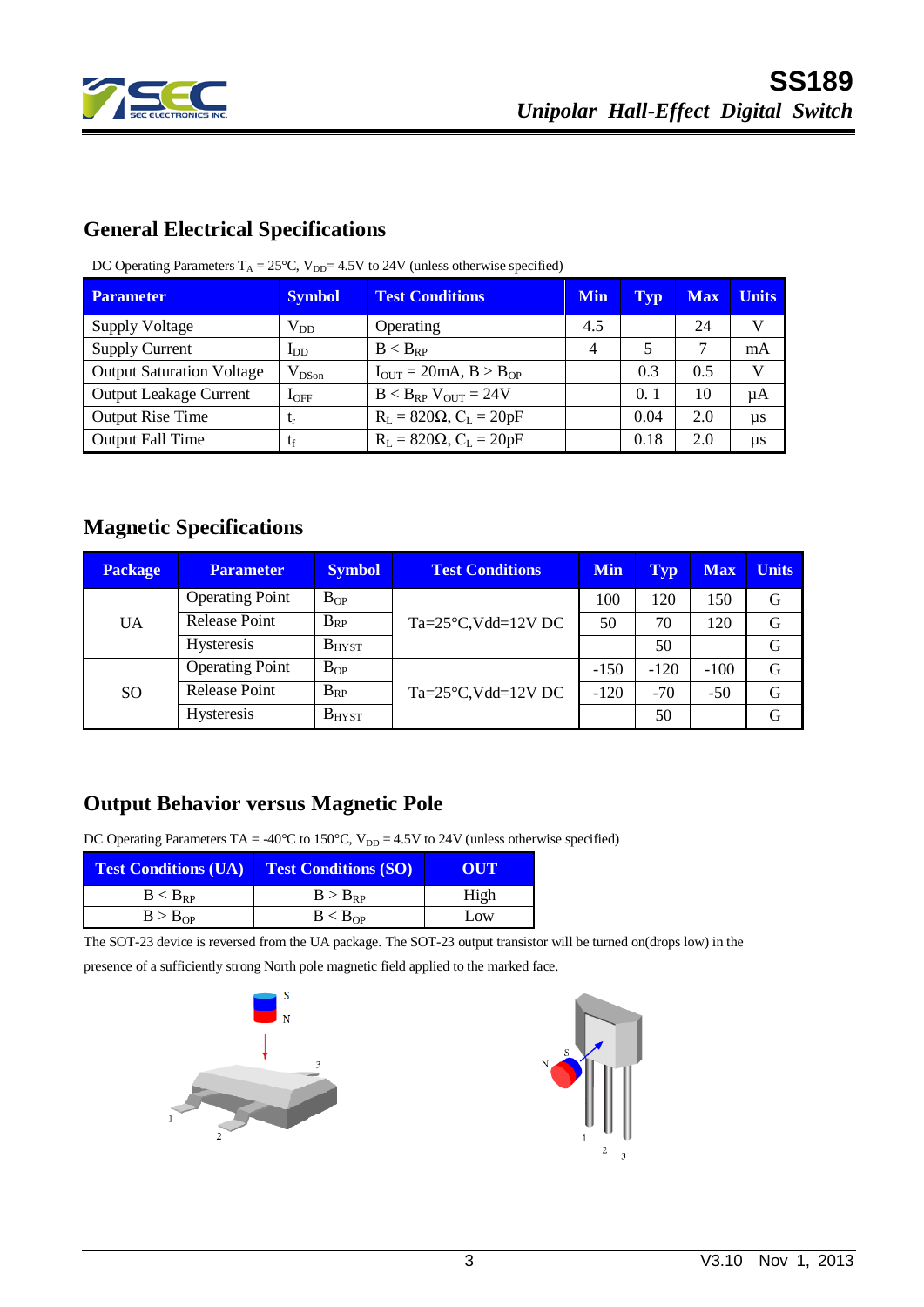

# **Application Information**



#### **Package Information**









**Sensor Location**



**Notes:**

- **1). Controlling dimension : mm ;**
- **2). Leads must be free of flash and plating voids ;**
- **3). Do not bend leads within 1 mm of lead to package interface ;**
- **4). PINOUT:** Pin  $1 \text{ V}_{DD}$  **Pin 2 GND Pin 3 Output**